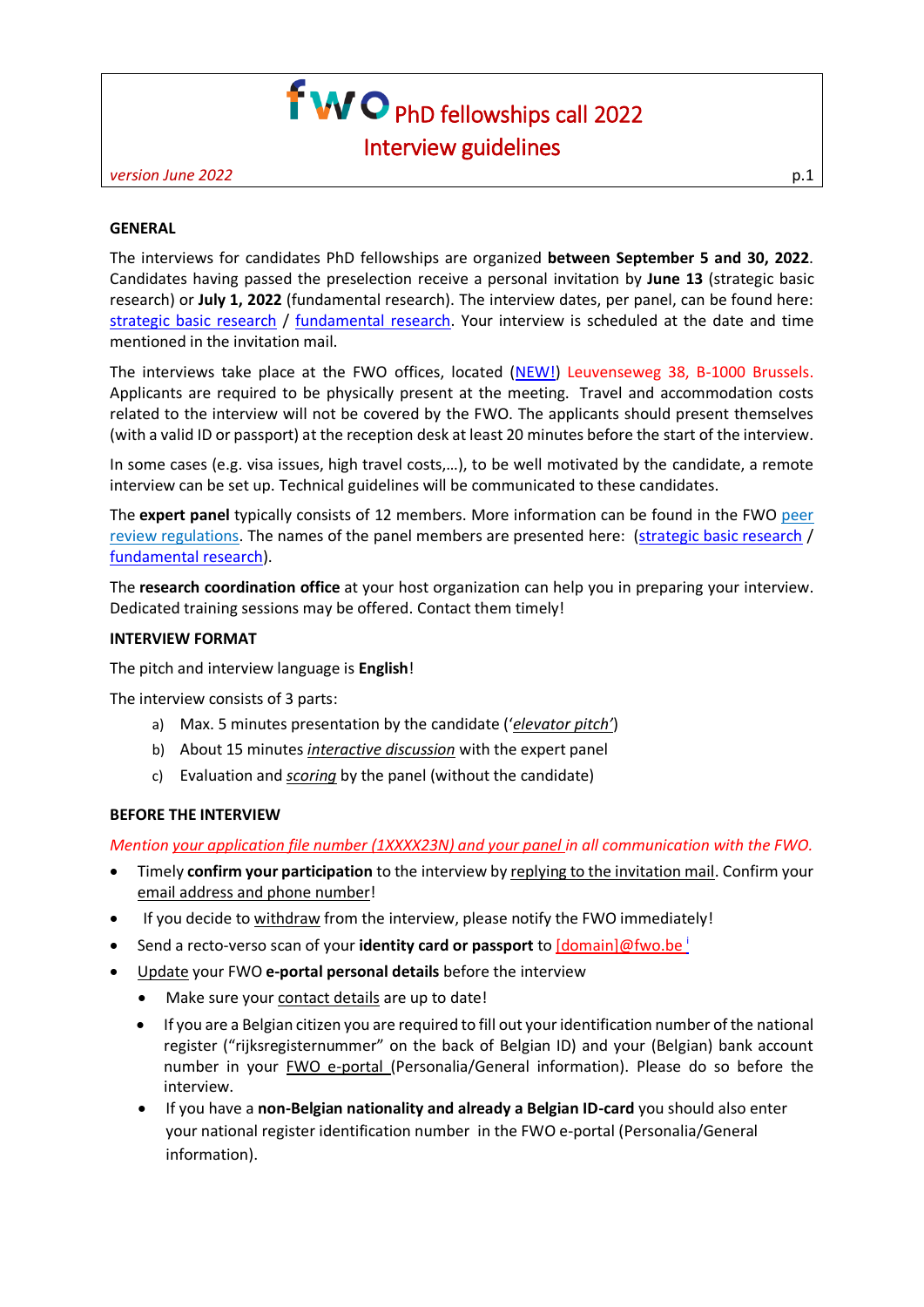# f **WO** PhD fellowships call 2022 Interview guidelines

*version June 2022* p.2

- If you currently have a **non-Belgian domicile address** in the EU, then you must add your Tax Identification Number (TIN) in the FWO e-portal (Personalia/Addresses). This is a personal number that is provided by the EU country of residence More information per EU country can be found [here.](https://ec.europa.eu/taxation_customs/tin/tinByCountry.html?locale=en)
- If you want to illustrate your elevator pitch by a presentation, send it as a PowerPoint or PDF to [domain]@fwo.be**at least one week before the interview.**

# **YOUR INTERVIEW**

# *Elevator pitch*

The interview starts with a **max. 5 minutes** presentation ("**elevator pitch**").

*Can you tell the panel members, within the space of an elevator ride, what your research is about, why it is relevant and why you are the right person to do it?* 

Reflect on whether merely summarizing your written application would do the job. You may rather narrow down one or two key aspects of your research and of your viability as a PhD researcher, highlight these aspects that would appeal to the expert panel. Try to stand out!

You may take the opportunity to mention additional achievements and/or new insights into your project, obtained since submitting your application. You are also welcome to focus on potential impact the COVID-19 situation may have had on your recent career as well as on the PhD project proposal you submitted.

You may use a presentation during your pitch, to be sent to [domain]@fwo.be at least one week before the interview The file format should be PowerPoint or PDF. No specific presentation template is foreseen. Keep it simple though, and avoid using external links, inserting movies or special effects. There's no time to mend technical issues potentially resulting from their use.

*The PC in the interview room runs the Windows 10 operating system and has installed Microsoft PowerPoint 2013, Acrobat Pro 9 and Acrobat Reader X. The presentation you send us will be downloaded on the FWO PC. Do not bring print-outs of your presentation.*

During your pitch, the FWO will display and share the slides with you and the panel members. You'll be handed over a pointer to go through the slides.

# *Interactive discussion*

The presentation is followed by a discussion with the panel members (about 15 minutes), who will seek to assess your (potential) competence and the scientific value of your project. Questions asked may be specific as well as rather generic.

Get acquainted to the scoring descriptors [\(strategic basic research](https://www.fwo.be/media/1024575/asp-sb22-interview-scoring-grids.pdf) / [fundamental research\)](https://www.fwo.be/media/1024572/asp-fo22-interview-scoring-grids.pdf) as will be used by the evaluators in formulating their questions.

Mind, the experts may put you through the grill, so do not get discouraged as you are challenged with difficult or unexpected questions. Be prepared to a rather pleasant and encouraging debate as well as to a (gently) provoking scenario.